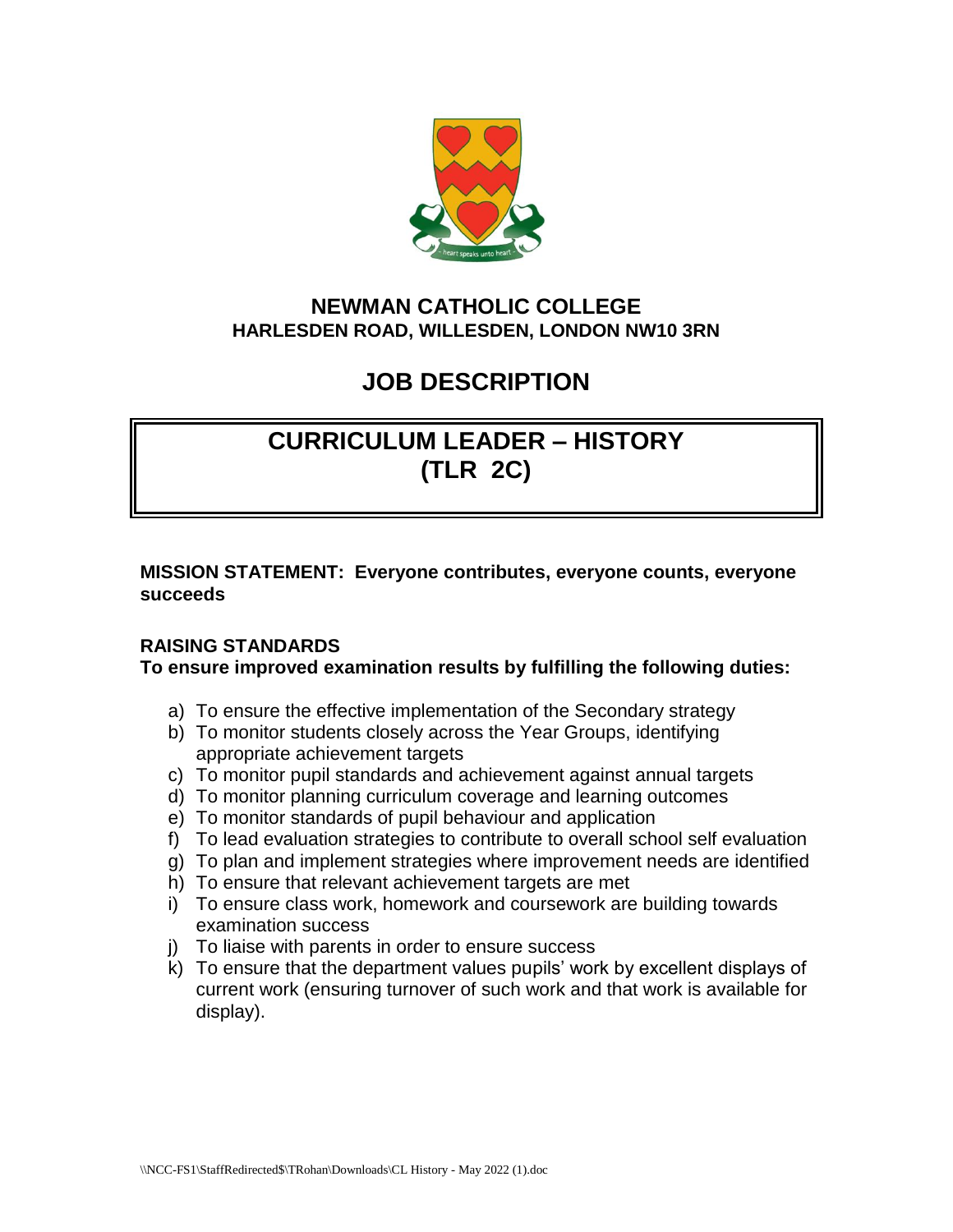#### **STAFF DEVELOPMENT**

#### **To ensure performance management arrangements of the department are effectively discharged. Duties in this area include:**

- a) To be responsible for the pastoral care and welfare of department staff
- b) To assist in the professional development of department staff and to share expertise
- c) Act as a role model of good classroom practice for other teachers, modelling effective strategies with them
- d) To ensure that department staff are fulfilling their teaching duties in accordance with the school's aims and policies
- e) To monitor and evaluate the contribution and impact of other staff to school improvement across the department
- f) To monitor and evaluate standards of teaching, identifying areas for improvement
- g) To plan the deployment of staff expertise to achieve school improvement objectives.
- h) To take responsibility for Newly Qualified Teachers (NQTs), Beginner Teachers (BTs) and overseas trained teachers within the department.

## **CURRICULUM CO-ORDINATION AND DEVELOPMENT To ensure effective delivery of all aspects of learning and:**

- a) To ensure all schemes of work are appropriate in their construction and address the needs of all children including the gifted and talented and the lower achievers
- b) To review and develop schemes of work on a regular basis
- c) To monitor homework/class work and coursework in all years, ensuring that work is relevant and interesting.
- d) To liaise with Special Needs department and co-ordinate the departmental review meetings for Special Needs
- e) To develop and implement department policy on wider reading and use of the library and other resources
- f) To lead departmental meetings in such a way as to raise standards of teaching and learning in the Department and throughout the school
- g) To monitor assessment within the department in order to ensure that it informs the curriculum and leads to the raising of individual and class standards of work
- h) To ensure department's Equal Opportunities Policy is implemented
- i) To provide training for staff to use ICT in order to enhance learning and success.
- j) To enhance the learning environment and promote the celebration of your subject.